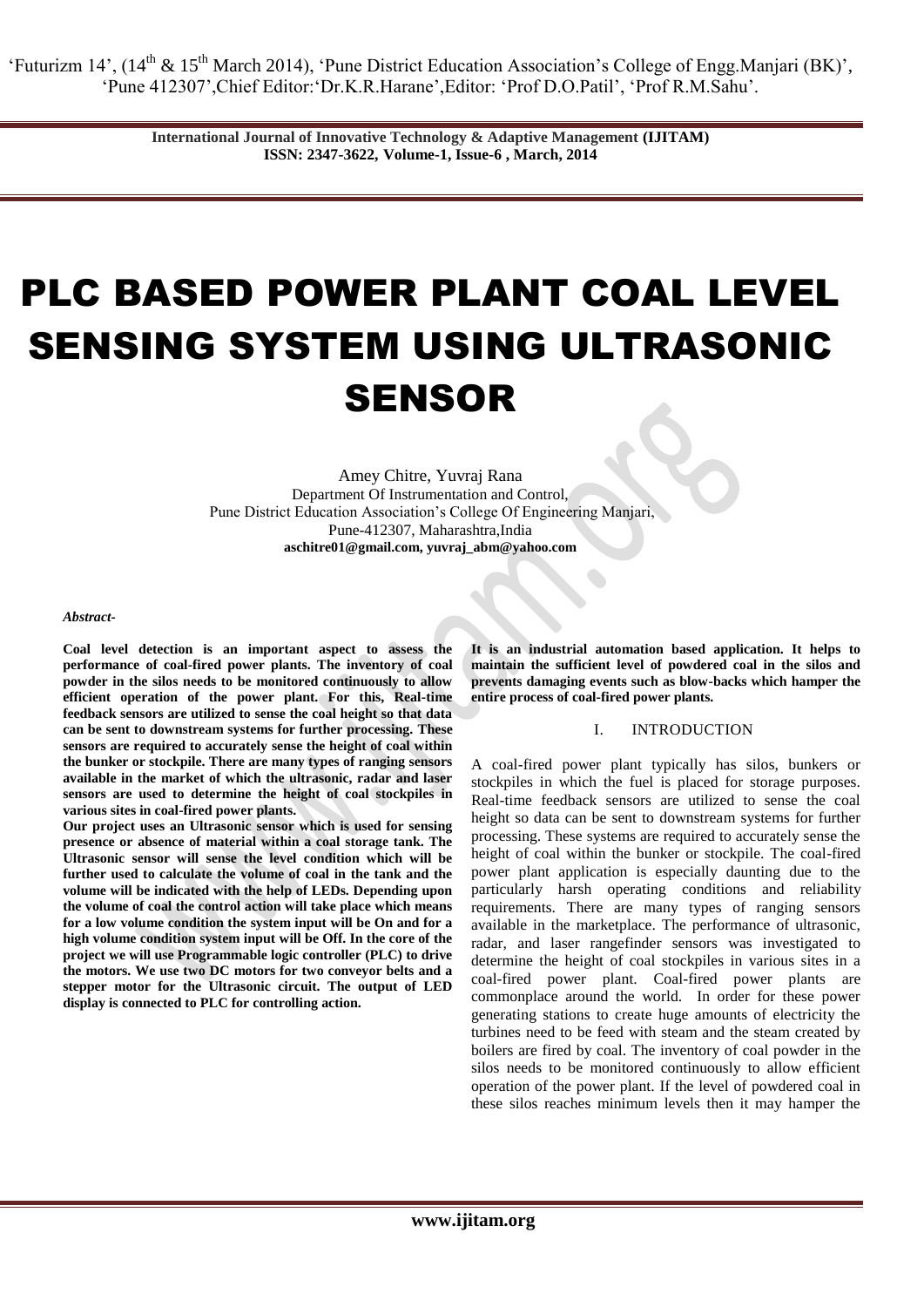'Futurizm 14', (14<sup>th</sup> & 15<sup>th</sup> March 2014), 'Pune District Education Association's College of Engg.Manjari (BK)', 'Pune 412307',Chief Editor:'Dr.K.R.Harane',Editor: 'Prof D.O.Patil', 'Prof R.M.Sahu'.

> **International Journal of Innovative Technology & Adaptive Management (IJITAM) ISSN: 2347-3622, Volume-1, Issue-6 , March, 2014**

entire process of coal-fired power plants. It is necessary to maintain sufficient coal height which will prevent damaging event such as blow-backs from occurring. Hence it becomes very essential to maintain and monitor the coal level in silos.

### II. METHODOLOGY

#### A) ULTRASONIC BASED SYSTEM

The ultrasonic based systems mounted on the top of coal silos. One such representative system is E.g. Siemens Milltronics XLT Air Ranger systems. It consists of two main components: an ultrasonic signal transducer and a remotely mounted electronic transceiver. A continuous series of ultrasonic pulses are sent from a transducer and the reflected echoes from the liquid or solid surface are monitored. In the transceiver part, a microprocessor converts these signals into distance, level or volume and displays these data in an LCD.

## B) RADAR BASED SYSTEM

In the top section of the coal receiving hoppers, radar probes are fixed. These are also non-contact technologies. Micro-pulses at the speed of light are transmitted and reach the material surface and reflect back to the radar. Time is calculated and it is converted into level of the solid surface. No accuracy problems arise but may have difficulties with respect to inert materials. E.g. SiemensLR 460 radar system is an industry standard for detecting bulk materials such as coal.

#### C) LASER BASED SYSTEM

 Laser systems improve the correctness of the level of coal sensing system range. The transmitter is made up of semiconductor diode laser which transmit the infrared light pulses, which are grouped by means of transmitter lens and the target reflects the part of the echo signal back which hits a photodiode and generates an electrical receiver signal. The duration between the pulses is calculated with the help of quartz. The counted value is sent to a microcomputer in which the measured data is processed and makes it ready for data output, for range and speed display.

#### III. RESULTS

The inventory of coal powder in the silos needs to be monitored continuously to allow efficient operation of the power plant. It is very essential to maintain and monitor the coal level in silos. THE Ultrasonic sensor is used for sensing the presence or absence of material within a coal storage tank. The Ultrasonic sensor senses the level condition of coal in the silo. The level condition will be indicated with the help of LEDs. The average obtained from the readings given by the Ultrasonic sensor will be further used to calculate the volume. Depending upon the volume of coal the control action will take place which means for a low volume condition the system input will be On and for a high volume condition system input will be Off. The controlling action is performed by Programmable Logic Controller.





The project uses an Ultrasonic sensor which is used for sensing presence or absence of material within a coal storage tank. The Ultrasonic sensor will sense the level condition which will be further used to calculate the volume of coal in the tank and the volume will be indicated with the help of LEDs. Depending upon the volume of coal the control action will take place which means for a low volume condition the system input will be On and for a high volume condition system input will be Off. In the core of the project we will use Programmable logic controller (PLC) to drive the motors. We use two DC motors for two conveyor belts and a stepper motor for the Ultrasonic circuit. The output of LED display is connected to PLC for controlling action.